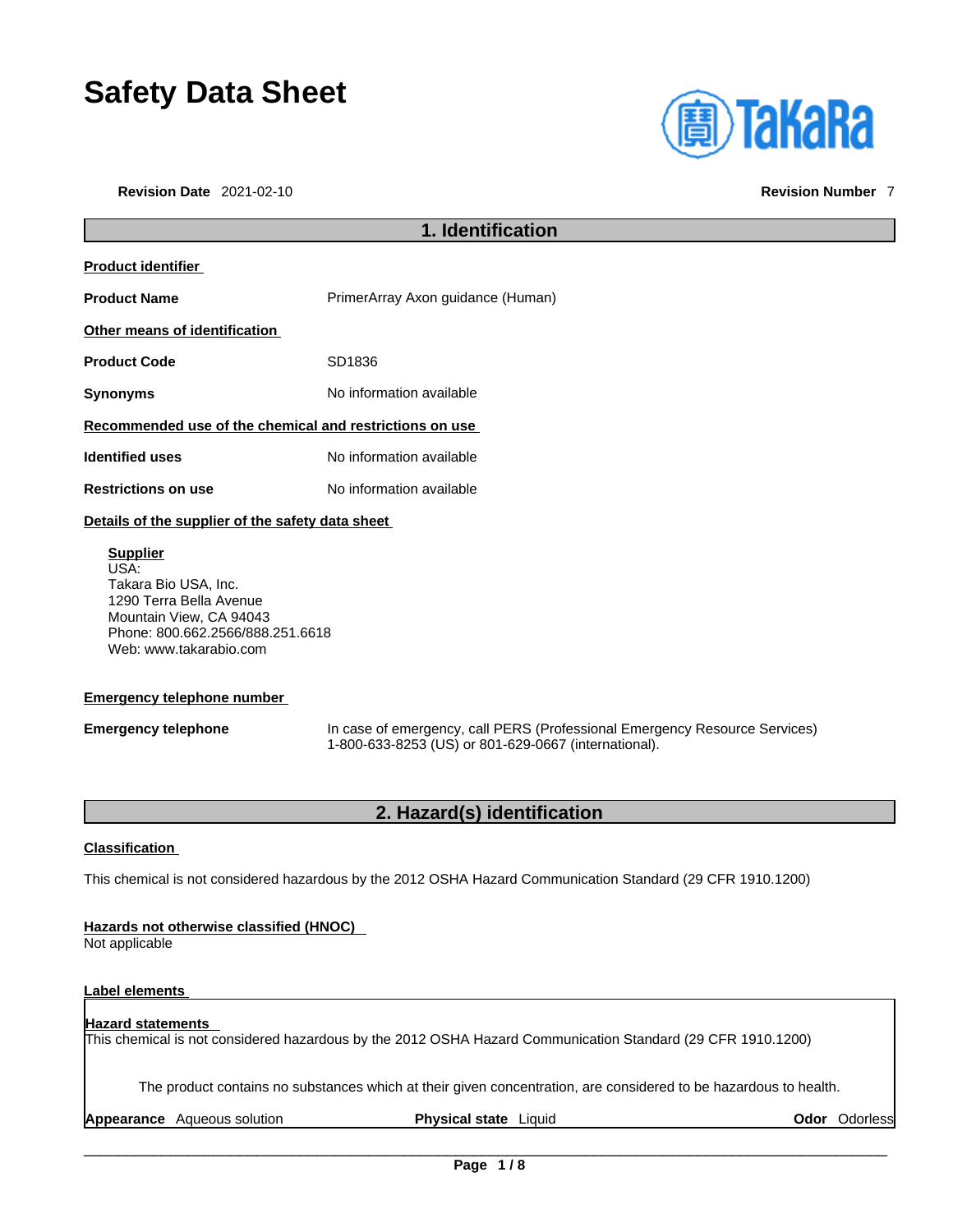### **Other information**

No information available.

### **3. Composition/information on ingredients**

### **Substance**

Not applicable.

### **Mixture**

The product contains no substances which at their given concentration, are considered to be hazardous to health

### **4. First-aid measures**

### **Description of first aid measures**

| <b>Inhalation</b>                                                          | Remove to fresh air.                                                                                                    |  |
|----------------------------------------------------------------------------|-------------------------------------------------------------------------------------------------------------------------|--|
| Eye contact                                                                | Rinse thoroughly with plenty of water for at least 15 minutes, lifting lower and upper eyelids.<br>Consult a physician. |  |
| <b>Skin contact</b>                                                        | Wash skin with soap and water.                                                                                          |  |
| Ingestion                                                                  | Clean mouth with water and drink afterwards plenty of water.                                                            |  |
| Most important symptoms and effects, both acute and delayed                |                                                                                                                         |  |
| <b>Symptoms</b>                                                            | No information available.                                                                                               |  |
| Indication of any immediate medical attention and special treatment needed |                                                                                                                         |  |
| Note to physicians                                                         | Treat symptomatically.                                                                                                  |  |

### **5. Fire-fighting measures**

| <b>Suitable Extinguishing Media</b>                             | Use extinguishing measures that are appropriate to local circumstances and the<br>surrounding environment.                            |  |
|-----------------------------------------------------------------|---------------------------------------------------------------------------------------------------------------------------------------|--|
| <b>Large Fire</b>                                               | CAUTION: Use of water spray when fighting fire may be inefficient.                                                                    |  |
| Unsuitable extinguishing media                                  | Do not scatter spilled material with high pressure water streams.                                                                     |  |
| Specific hazards arising from the<br>chemical                   | No information available.                                                                                                             |  |
| <b>Explosion Data</b><br>Sensitivity to mechanical impact None. |                                                                                                                                       |  |
| Sensitivity to static discharge                                 | None.                                                                                                                                 |  |
| Special protective equipment for<br>fire-fighters               | Firefighters should wear self-contained breathing apparatus and full firefighting turnout<br>gear. Use personal protection equipment. |  |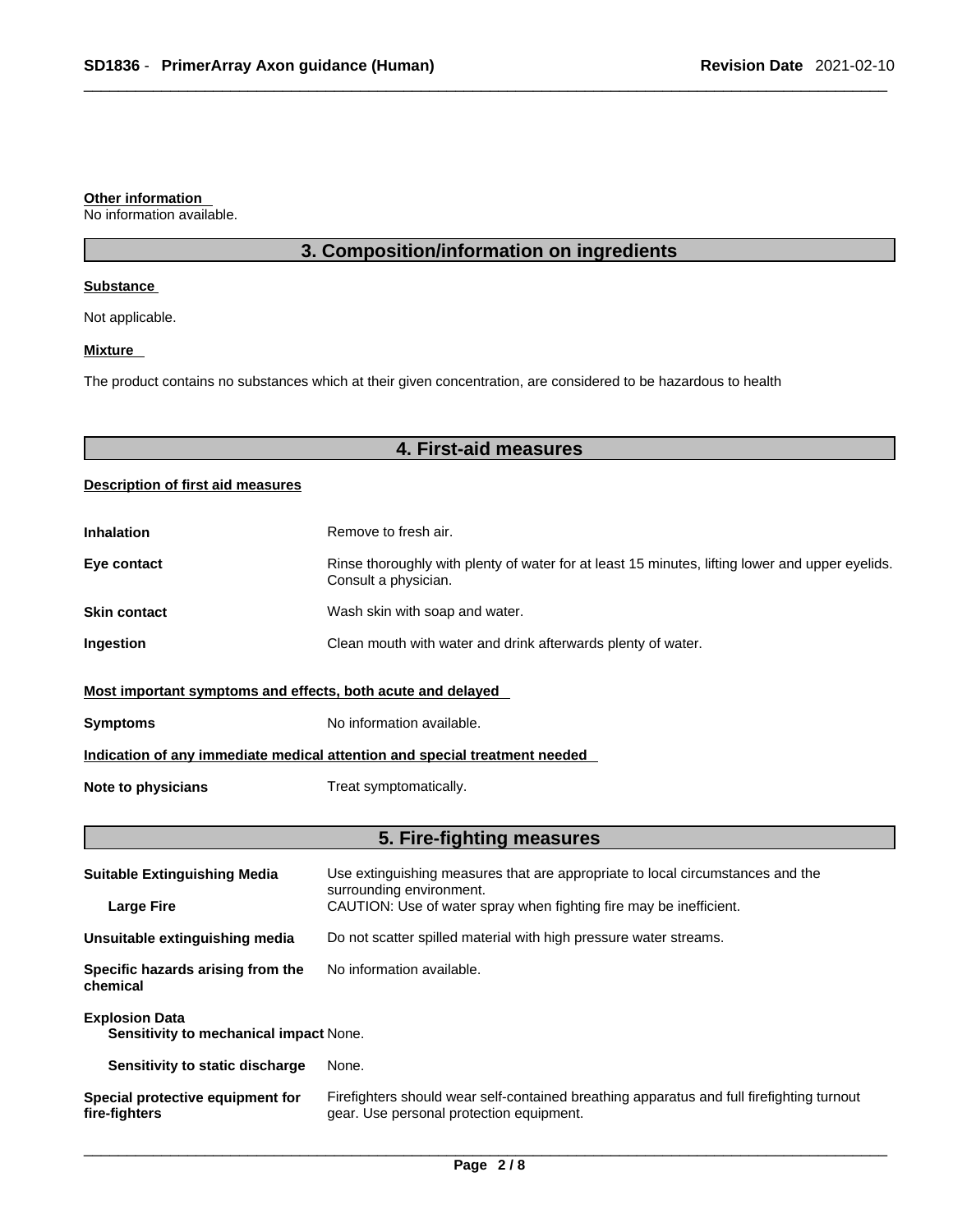| 6. Accidental release measures                               |                                                                        |  |
|--------------------------------------------------------------|------------------------------------------------------------------------|--|
|                                                              | Personal precautions, protective equipment and emergency procedures    |  |
|                                                              |                                                                        |  |
| <b>Personal precautions</b>                                  | Ensure adequate ventilation.                                           |  |
|                                                              |                                                                        |  |
|                                                              |                                                                        |  |
| Methods and material for containment and cleaning up         |                                                                        |  |
| <b>Methods for containment</b>                               | Prevent further leakage or spillage if safe to do so.                  |  |
| Methods for cleaning up                                      | Pick up and transfer to properly labeled containers.                   |  |
|                                                              |                                                                        |  |
|                                                              |                                                                        |  |
|                                                              |                                                                        |  |
|                                                              | 7. Handling and storage                                                |  |
| <b>Precautions for safe handling</b>                         |                                                                        |  |
| Advice on safe handling                                      | Handle in accordance with good industrial hygiene and safety practice. |  |
| Conditions for safe storage, including any incompatibilities |                                                                        |  |
| <b>Storage Conditions</b>                                    | Keep container tightly closed in a dry and well-ventilated place.      |  |
|                                                              |                                                                        |  |
|                                                              |                                                                        |  |
| 8. Exposure controls/personal protection                     |                                                                        |  |

**Control parameters** 

| Appropriate engineering controls                                      |                                                                                                                                                                             |
|-----------------------------------------------------------------------|-----------------------------------------------------------------------------------------------------------------------------------------------------------------------------|
| <b>Engineering controls</b>                                           | Showers<br>Eyewash stations<br>Ventilation systems.                                                                                                                         |
| Individual protection measures, such as personal protective equipment |                                                                                                                                                                             |
| <b>Eye/face protection</b>                                            | No special protective equipment required.                                                                                                                                   |
|                                                                       |                                                                                                                                                                             |
| Skin and body protection                                              | No special protective equipment required.                                                                                                                                   |
| <b>Respiratory protection</b>                                         | No protective equipment is needed under normal use conditions. If exposure limits are<br>exceeded or irritation is experienced, ventilation and evacuation may be required. |
| <b>General hygiene considerations</b>                                 | Handle in accordance with good industrial hygiene and safety practice.                                                                                                      |

# **9. Physical and chemical properties**

|                       | Information on basic physical and chemical properties |
|-----------------------|-------------------------------------------------------|
| <b>Physical state</b> | Liauid                                                |
| Appearance            | Aqueous solution                                      |
| Color                 | Clear                                                 |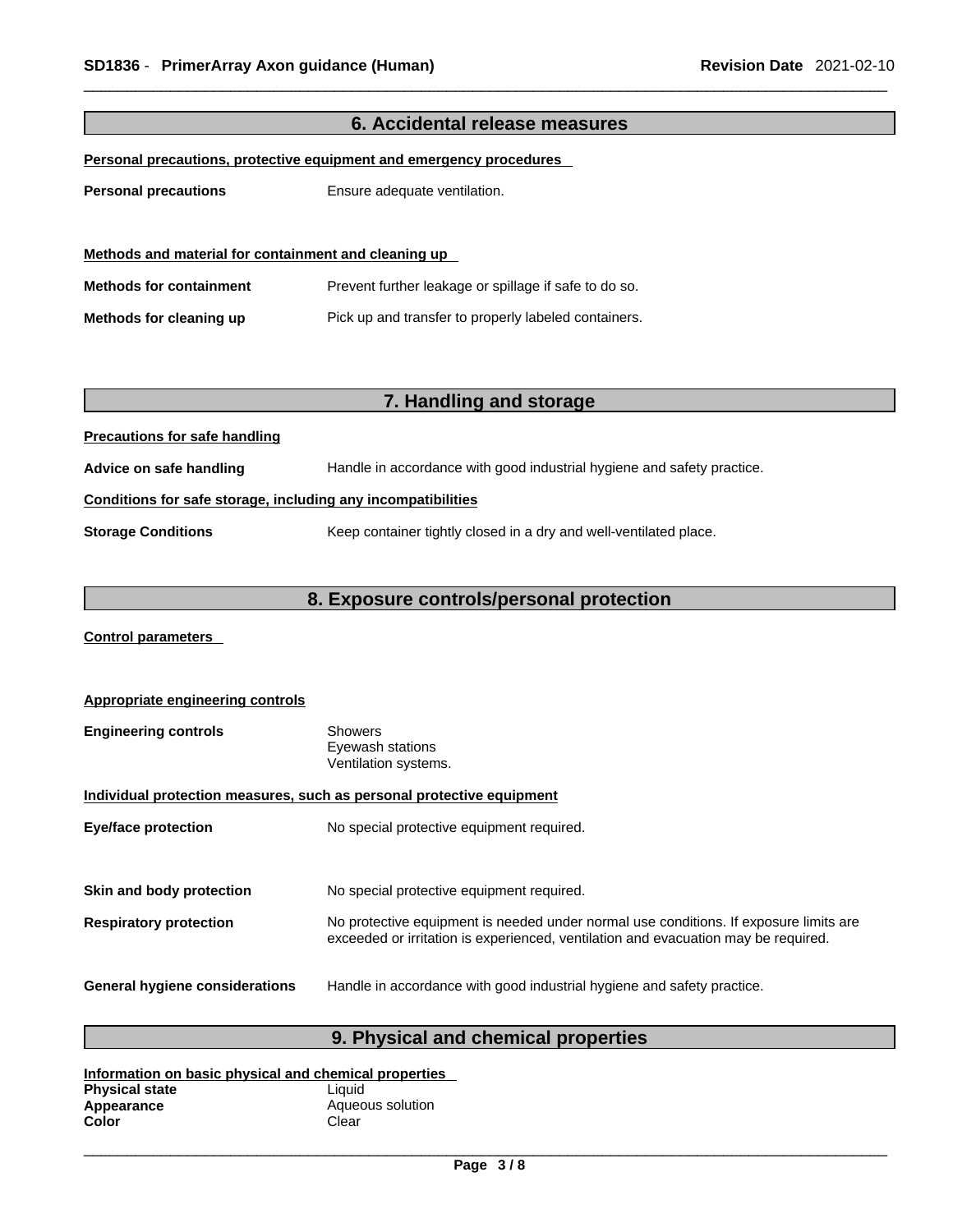| No information available<br><b>Odor Threshold</b><br>Remarks • Method<br><b>Values</b><br><b>Property</b><br>None known<br>pH<br>No data available<br>None known<br>Melting point / freezing point<br>No data available<br>None known<br>Boiling point/boiling range (°C)<br>No data available<br><b>Flash point</b><br>Open cup<br>None known<br><b>Evaporation Rate</b><br>no data available<br>None known<br>no data available<br>Flammability (solid, gas)<br><b>Flammability Limit in Air</b><br>None known<br><b>Upper flammability limit:</b><br>No data available<br>Lower flammability limit:<br>No data available<br>no data available<br>None known<br>Vapor pressure<br>No data available<br>None known<br><b>Vapor density</b><br><b>Relative density</b><br>None known<br>No data available<br>None known<br><b>Water solubility</b><br>no data available<br>None known<br>Solubility in other solvents<br><b>Partition coefficient</b><br>no data available<br>None known<br>No data available<br>None known<br><b>Autoignition temperature</b><br>None known<br><b>Decomposition temperature</b><br>No data available<br>None known<br><b>Kinematic viscosity</b><br>no data available<br>None known<br><b>Dynamic Viscosity</b> |
|--------------------------------------------------------------------------------------------------------------------------------------------------------------------------------------------------------------------------------------------------------------------------------------------------------------------------------------------------------------------------------------------------------------------------------------------------------------------------------------------------------------------------------------------------------------------------------------------------------------------------------------------------------------------------------------------------------------------------------------------------------------------------------------------------------------------------------------------------------------------------------------------------------------------------------------------------------------------------------------------------------------------------------------------------------------------------------------------------------------------------------------------------------------------------------------------------------------------------------------------------|
|                                                                                                                                                                                                                                                                                                                                                                                                                                                                                                                                                                                                                                                                                                                                                                                                                                                                                                                                                                                                                                                                                                                                                                                                                                                  |
|                                                                                                                                                                                                                                                                                                                                                                                                                                                                                                                                                                                                                                                                                                                                                                                                                                                                                                                                                                                                                                                                                                                                                                                                                                                  |
|                                                                                                                                                                                                                                                                                                                                                                                                                                                                                                                                                                                                                                                                                                                                                                                                                                                                                                                                                                                                                                                                                                                                                                                                                                                  |
|                                                                                                                                                                                                                                                                                                                                                                                                                                                                                                                                                                                                                                                                                                                                                                                                                                                                                                                                                                                                                                                                                                                                                                                                                                                  |
|                                                                                                                                                                                                                                                                                                                                                                                                                                                                                                                                                                                                                                                                                                                                                                                                                                                                                                                                                                                                                                                                                                                                                                                                                                                  |
|                                                                                                                                                                                                                                                                                                                                                                                                                                                                                                                                                                                                                                                                                                                                                                                                                                                                                                                                                                                                                                                                                                                                                                                                                                                  |
|                                                                                                                                                                                                                                                                                                                                                                                                                                                                                                                                                                                                                                                                                                                                                                                                                                                                                                                                                                                                                                                                                                                                                                                                                                                  |
|                                                                                                                                                                                                                                                                                                                                                                                                                                                                                                                                                                                                                                                                                                                                                                                                                                                                                                                                                                                                                                                                                                                                                                                                                                                  |
|                                                                                                                                                                                                                                                                                                                                                                                                                                                                                                                                                                                                                                                                                                                                                                                                                                                                                                                                                                                                                                                                                                                                                                                                                                                  |
|                                                                                                                                                                                                                                                                                                                                                                                                                                                                                                                                                                                                                                                                                                                                                                                                                                                                                                                                                                                                                                                                                                                                                                                                                                                  |
|                                                                                                                                                                                                                                                                                                                                                                                                                                                                                                                                                                                                                                                                                                                                                                                                                                                                                                                                                                                                                                                                                                                                                                                                                                                  |
|                                                                                                                                                                                                                                                                                                                                                                                                                                                                                                                                                                                                                                                                                                                                                                                                                                                                                                                                                                                                                                                                                                                                                                                                                                                  |
|                                                                                                                                                                                                                                                                                                                                                                                                                                                                                                                                                                                                                                                                                                                                                                                                                                                                                                                                                                                                                                                                                                                                                                                                                                                  |
|                                                                                                                                                                                                                                                                                                                                                                                                                                                                                                                                                                                                                                                                                                                                                                                                                                                                                                                                                                                                                                                                                                                                                                                                                                                  |
|                                                                                                                                                                                                                                                                                                                                                                                                                                                                                                                                                                                                                                                                                                                                                                                                                                                                                                                                                                                                                                                                                                                                                                                                                                                  |
|                                                                                                                                                                                                                                                                                                                                                                                                                                                                                                                                                                                                                                                                                                                                                                                                                                                                                                                                                                                                                                                                                                                                                                                                                                                  |
|                                                                                                                                                                                                                                                                                                                                                                                                                                                                                                                                                                                                                                                                                                                                                                                                                                                                                                                                                                                                                                                                                                                                                                                                                                                  |
|                                                                                                                                                                                                                                                                                                                                                                                                                                                                                                                                                                                                                                                                                                                                                                                                                                                                                                                                                                                                                                                                                                                                                                                                                                                  |
|                                                                                                                                                                                                                                                                                                                                                                                                                                                                                                                                                                                                                                                                                                                                                                                                                                                                                                                                                                                                                                                                                                                                                                                                                                                  |
|                                                                                                                                                                                                                                                                                                                                                                                                                                                                                                                                                                                                                                                                                                                                                                                                                                                                                                                                                                                                                                                                                                                                                                                                                                                  |
|                                                                                                                                                                                                                                                                                                                                                                                                                                                                                                                                                                                                                                                                                                                                                                                                                                                                                                                                                                                                                                                                                                                                                                                                                                                  |
|                                                                                                                                                                                                                                                                                                                                                                                                                                                                                                                                                                                                                                                                                                                                                                                                                                                                                                                                                                                                                                                                                                                                                                                                                                                  |
| <b>Other information</b>                                                                                                                                                                                                                                                                                                                                                                                                                                                                                                                                                                                                                                                                                                                                                                                                                                                                                                                                                                                                                                                                                                                                                                                                                         |
| No information available<br><b>Explosive properties</b>                                                                                                                                                                                                                                                                                                                                                                                                                                                                                                                                                                                                                                                                                                                                                                                                                                                                                                                                                                                                                                                                                                                                                                                          |
| No information available<br><b>Oxidizing properties</b>                                                                                                                                                                                                                                                                                                                                                                                                                                                                                                                                                                                                                                                                                                                                                                                                                                                                                                                                                                                                                                                                                                                                                                                          |
| No information available<br>Softening point                                                                                                                                                                                                                                                                                                                                                                                                                                                                                                                                                                                                                                                                                                                                                                                                                                                                                                                                                                                                                                                                                                                                                                                                      |
| No information available<br><b>Molecular Weight</b>                                                                                                                                                                                                                                                                                                                                                                                                                                                                                                                                                                                                                                                                                                                                                                                                                                                                                                                                                                                                                                                                                                                                                                                              |
| <b>VOC Content (%)</b><br>No information available                                                                                                                                                                                                                                                                                                                                                                                                                                                                                                                                                                                                                                                                                                                                                                                                                                                                                                                                                                                                                                                                                                                                                                                               |
| <b>Liquid Density</b><br>No information available                                                                                                                                                                                                                                                                                                                                                                                                                                                                                                                                                                                                                                                                                                                                                                                                                                                                                                                                                                                                                                                                                                                                                                                                |
| <b>Bulk Density</b><br>No information available                                                                                                                                                                                                                                                                                                                                                                                                                                                                                                                                                                                                                                                                                                                                                                                                                                                                                                                                                                                                                                                                                                                                                                                                  |
|                                                                                                                                                                                                                                                                                                                                                                                                                                                                                                                                                                                                                                                                                                                                                                                                                                                                                                                                                                                                                                                                                                                                                                                                                                                  |

### **10. Stability and reactivity**

| <b>Reactivity</b>                                                       | No information available.                 |
|-------------------------------------------------------------------------|-------------------------------------------|
| <b>Chemical stability</b>                                               | Stable under normal conditions.           |
| <b>Possibility of hazardous reactions</b> None under normal processing. |                                           |
| <b>Conditions to Avoid</b>                                              | None known based on information supplied. |
| Incompatible materials                                                  | None known based on information supplied. |
|                                                                         |                                           |

**Hazardous decomposition products** None known based on information supplied.

### **11. Toxicological information**

### **Information on likely routes of exposure**

| <b>Inhalation</b>   | Specific test data for the substance or mixture is not available. |
|---------------------|-------------------------------------------------------------------|
| Eye contact         | Specific test data for the substance or mixture is not available. |
| <b>Skin contact</b> | Specific test data for the substance or mixture is not available. |
| <b>Ingestion</b>    | Specific test data for the substance or mixture is not available. |

**<u>Symptoms related to the physical, chemical and toxicological characteristics</u>**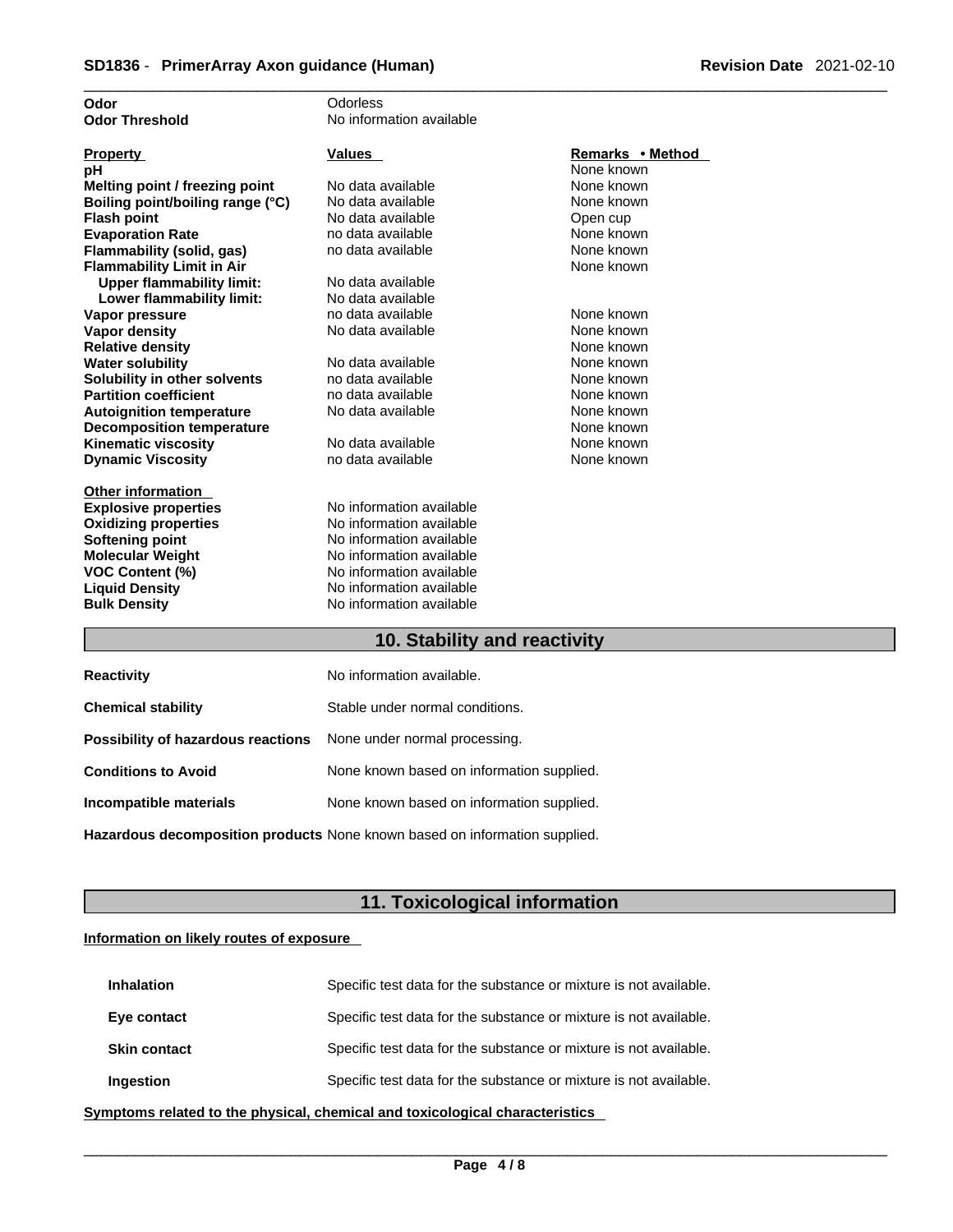**Symptoms** No information available.

### **Acute toxicity**

**Numerical measures of toxicity**

|                                   | <u>Delayed and immediate effects as well as chronic effects from short and long-term exposure</u> |
|-----------------------------------|---------------------------------------------------------------------------------------------------|
| <b>Skin corrosion/irritation</b>  | No information available.                                                                         |
| Serious eye damage/eye irritation | No information available.                                                                         |
| Respiratory or skin sensitization | No information available.                                                                         |
| Germ cell mutagenicity            | No information available.                                                                         |
| Carcinogenicity                   | No information available.                                                                         |
| <b>Reproductive toxicity</b>      | No information available.                                                                         |
| <b>STOT - single exposure</b>     | No information available.                                                                         |
| <b>STOT - repeated exposure</b>   | No information available.                                                                         |
| <b>Aspiration hazard</b>          | No information available.                                                                         |
| Other adverse effects             | No information available.                                                                         |
| Interactive effects               | No information available.                                                                         |
|                                   | 12. Ecological information                                                                        |
| <b>Ecotoxicity</b>                | The environmental impact of this product has not been fully investigated.                         |
| Persistence and degradability     | No information available.                                                                         |
| <b>Bioaccumulation</b>            | There is no data for this product.                                                                |
| Other adverse effects             | No information available.                                                                         |
|                                   |                                                                                                   |

## **13. Disposal considerations**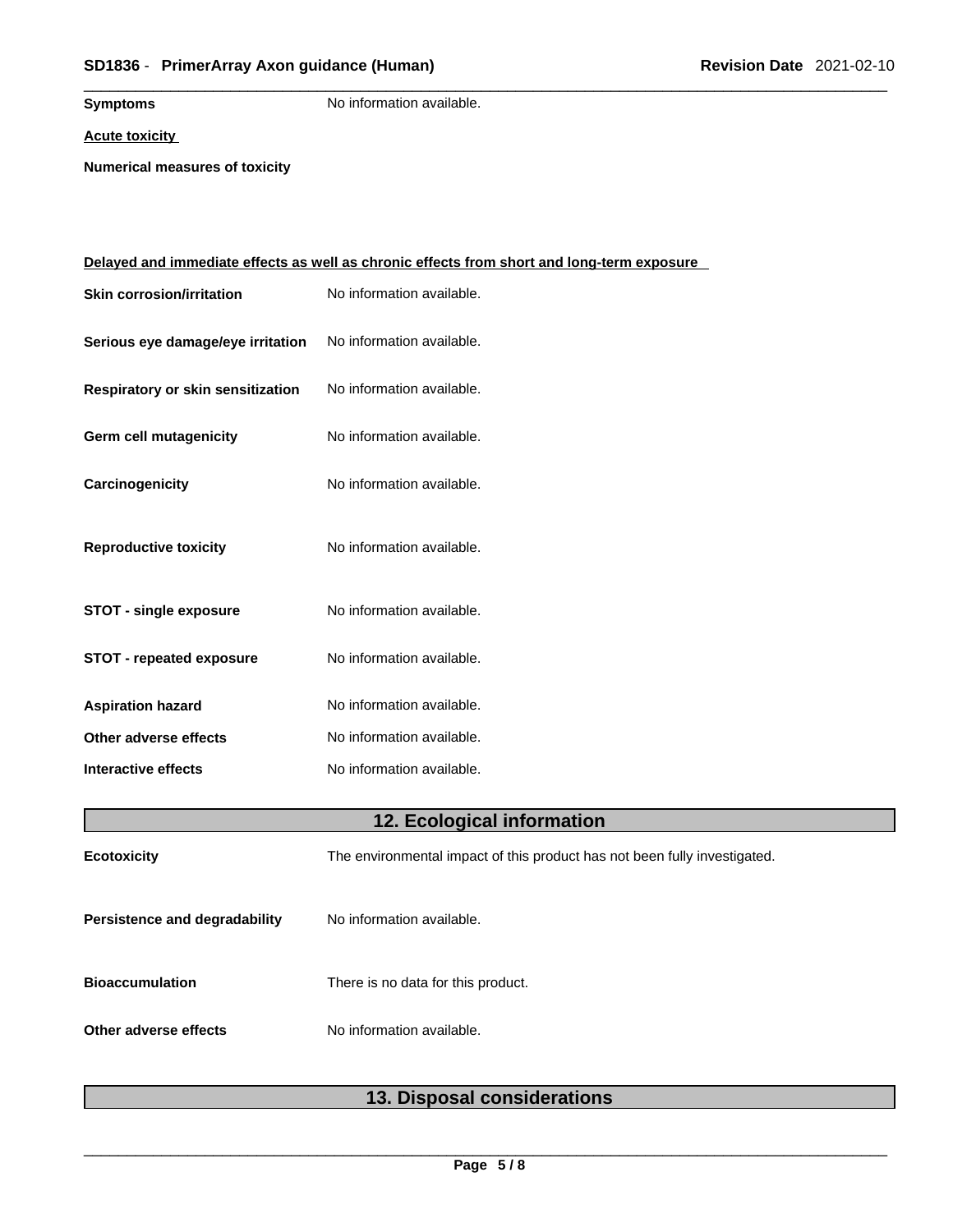#### **Waste treatment methods**

| Waste from residues/unused | Dispose of in accordance with local regulations. Dispose of waste in accordance with |
|----------------------------|--------------------------------------------------------------------------------------|
| products                   | environmental legislation.                                                           |
|                            |                                                                                      |

### **Contaminated packaging Do not reuse empty containers.**

### **14. Transport information**

|             | $D$ $O$ $N$<br>1 E |
|-------------|--------------------|
| <b>ADN</b>  | Not regulated      |
| <b>ADR</b>  | Not regulated      |
| <b>RID</b>  | Not regulated      |
| <b>IMDG</b> | Not regulated      |
| <b>IATA</b> | Not regulated      |
| ICAO (air)  | Not regulated      |
| <b>MEX</b>  | Not regulated      |
| <b>TDG</b>  | Not regulated      |
| DOT         | Not regulated      |

### **15. Regulatory information**

#### **International Inventories**

#### **TSCA** -.

\*Contact supplier for details. One or more substances in this product are either not listed on the US TSCA inventory, listed on the confidential US TSCA inventory or are otherwise exempted from inventory listing requirements

| <b>DSL/NDSL</b>      |   |
|----------------------|---|
| <b>EINECS/ELINCS</b> |   |
| <b>ENCS</b>          |   |
| <b>IECSC</b>         | ٠ |
| KECL                 |   |
| <b>PICCS</b>         |   |
| <b>AICS</b>          |   |
|                      |   |

 **Legend:** 

 **TSCA** - United States Toxic Substances Control Act Section 8(b) Inventory

 **DSL/NDSL** - Canadian Domestic Substances List/Non-Domestic Substances List

 **EINECS/ELINCS** - European Inventory of Existing Chemical Substances/European List of Notified Chemical Substances

 **ENCS** - Japan Existing and New Chemical Substances

 **IECSC** - China Inventory of Existing Chemical Substances

 **KECL** - Korean Existing and Evaluated Chemical Substances

 **PICCS** - Philippines Inventory of Chemicals and Chemical Substances

 **AICS** - Australian Inventory of Chemical Substances

### **US Federal Regulations**

### **SARA 313**

Section 313 of Title III of the Superfund Amendments and Reauthorization Act of 1986 (SARA). This product does not contain any chemicals which are subject to the reporting requirements of the Act and Title 40 of the Code of Federal Regulations, Part 372.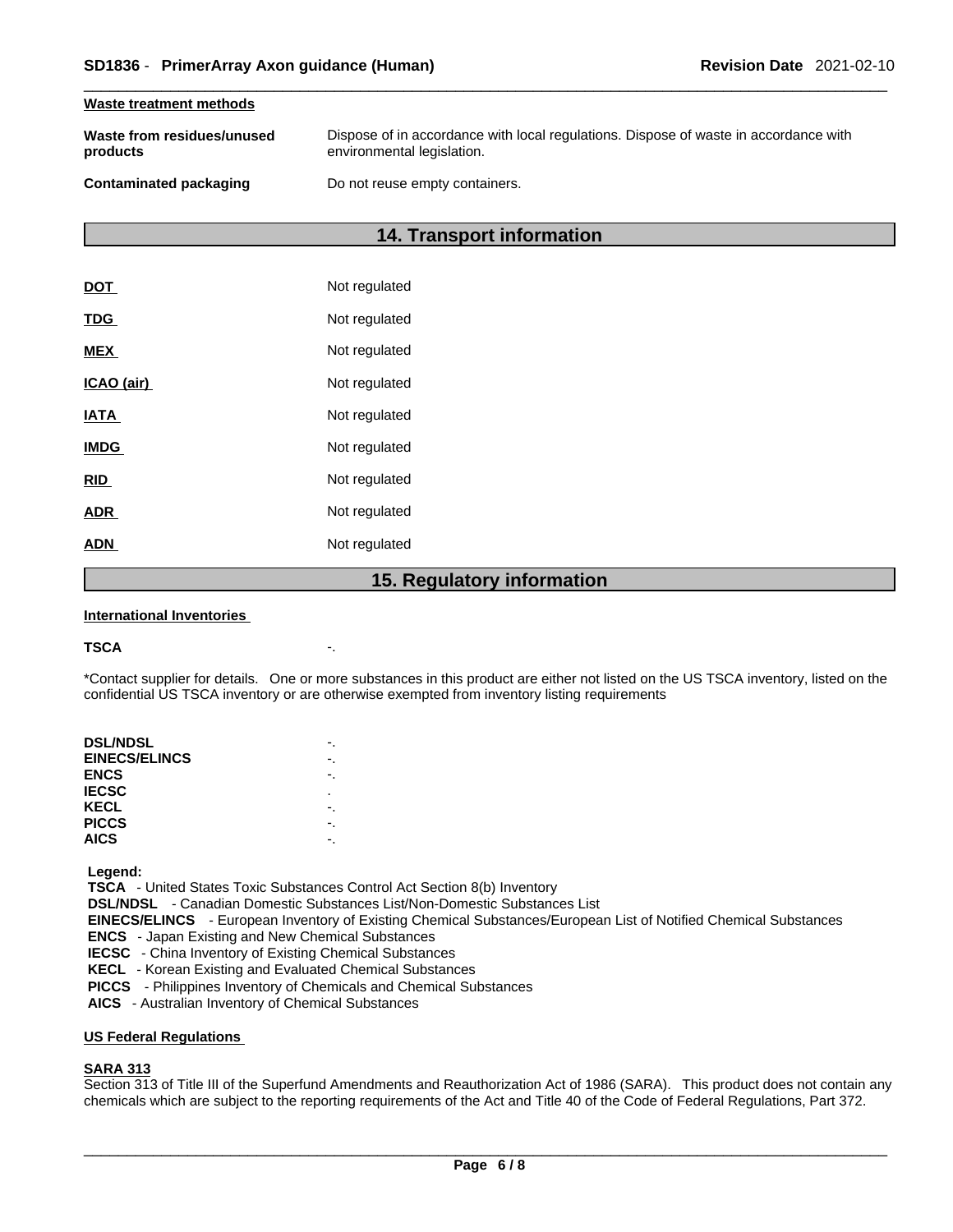### **SARA 311/312 Hazard Categories**

Should this product meet EPCRA 311/312 Tier reporting criteria at 40 CFR 370, refer to Section 2 of this SDS for appropriate classifications.

#### **CWA (Clean WaterAct)**

This product does not contain any substances regulated as pollutants pursuant to the Clean Water Act (40 CFR 122.21 and 40 CFR 122.42).

#### **CERCLA**

This material, as supplied, does not contain any substances regulated as hazardous substances under the Comprehensive Environmental Response Compensation and Liability Act (CERCLA) (40 CFR 302) or the Superfund Amendments and Reauthorization Act (SARA) (40 CFR 355). There may be specific reporting requirements at the local, regional, or state level pertaining to releases of this material.

### **US State Regulations**

### **California Proposition 65**

This product does not contain any Proposition 65 chemicals.

### **U.S. State Right-to-Know Regulations**

This product does not contain any substances regulated under applicable state right-to-know regulations

### **U.S. EPA Label Information**

### **EPA Pesticide Registration Number** Not applicable

| <b>16. Other information</b>                                                                                                                                      |                                                                       |  |                                         |             |                                     |  |                                            |  |
|-------------------------------------------------------------------------------------------------------------------------------------------------------------------|-----------------------------------------------------------------------|--|-----------------------------------------|-------------|-------------------------------------|--|--------------------------------------------|--|
| <b>NFPA</b><br><b>HMIS</b>                                                                                                                                        | Health hazards 0<br>Health hazards 0                                  |  | <b>Flammability 0</b><br>Flammability 0 |             | Instability 0<br>Physical hazards 0 |  | Special hazards -<br>Personal protection X |  |
| Key or legend to abbreviations and acronyms used in the safety data sheet                                                                                         |                                                                       |  |                                         |             |                                     |  |                                            |  |
|                                                                                                                                                                   | Legend Section 8: EXPOSURE CONTROLS/PERSONAL PROTECTION               |  |                                         |             |                                     |  |                                            |  |
| <b>TWA</b>                                                                                                                                                        | Time weighted average                                                 |  |                                         | <b>STEL</b> | Short term exposure limit           |  |                                            |  |
| Ceiling                                                                                                                                                           | Maximum limit value                                                   |  |                                         |             | Skin designation                    |  |                                            |  |
| Key literature references and sources for data used to compile the SDS<br>Agency for Toxic Substances and Disease Registry (ATSDR)                                |                                                                       |  |                                         |             |                                     |  |                                            |  |
| U.S. Environmental Protection Agency ChemView Database<br>European Food Safety Authority (EFSA)                                                                   |                                                                       |  |                                         |             |                                     |  |                                            |  |
|                                                                                                                                                                   | EPA (Environmental Protection Agency)                                 |  |                                         |             |                                     |  |                                            |  |
|                                                                                                                                                                   | Acute Exposure Guideline Level(s) (AEGL(s))                           |  |                                         |             |                                     |  |                                            |  |
|                                                                                                                                                                   |                                                                       |  |                                         |             |                                     |  |                                            |  |
| U.S. Environmental Protection Agency Federal Insecticide, Fungicide, and Rodenticide Act<br>U.S. Environmental Protection Agency High Production Volume Chemicals |                                                                       |  |                                         |             |                                     |  |                                            |  |
| Food Research Journal                                                                                                                                             |                                                                       |  |                                         |             |                                     |  |                                            |  |
| Hazardous Substance Database                                                                                                                                      |                                                                       |  |                                         |             |                                     |  |                                            |  |
| International Uniform Chemical Information Database (IUCLID)                                                                                                      |                                                                       |  |                                         |             |                                     |  |                                            |  |
| Japan GHS Classification                                                                                                                                          |                                                                       |  |                                         |             |                                     |  |                                            |  |
| Australia National Industrial Chemicals Notification and Assessment Scheme (NICNAS)                                                                               |                                                                       |  |                                         |             |                                     |  |                                            |  |
| NIOSH (National Institute for Occupational Safety and Health)<br>National Library of Medicine's ChemID Plus (NLM CIP)                                             |                                                                       |  |                                         |             |                                     |  |                                            |  |
| National Library of Medicine's PubMed database (NLM PUBMED)                                                                                                       |                                                                       |  |                                         |             |                                     |  |                                            |  |
|                                                                                                                                                                   | National Toxicology Program (NTP)                                     |  |                                         |             |                                     |  |                                            |  |
|                                                                                                                                                                   | New Zealand's Chemical Classification and Information Database (CCID) |  |                                         |             |                                     |  |                                            |  |
| Organization for Economic Co-operation and Development Environment, Health, and Safety Publications                                                               |                                                                       |  |                                         |             |                                     |  |                                            |  |
| Organization for Economic Co-operation and Development High Production Volume Chemicals Program                                                                   |                                                                       |  |                                         |             |                                     |  |                                            |  |
| Organization for Economic Co-operation and Development Screening Information Data Set                                                                             |                                                                       |  |                                         |             |                                     |  |                                            |  |